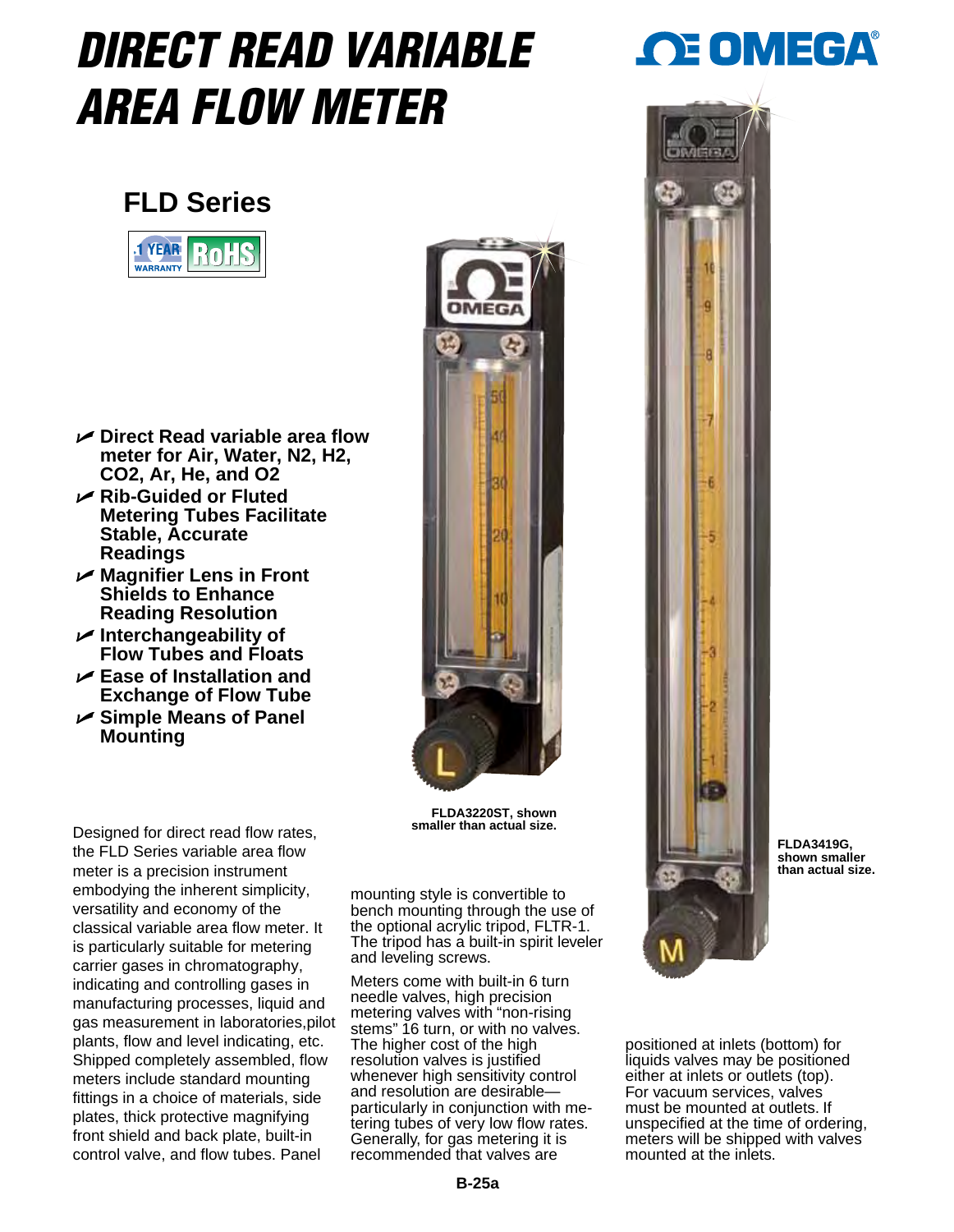

| <b>Aluminum Frame</b><br>Air (65 mm) | 316 SS Frame<br>Air (65 mm) | <b>Maximum</b> |             |
|--------------------------------------|-----------------------------|----------------|-------------|
| Model No.                            | Model No.                   | <b>Flow</b>    | <b>Unit</b> |
| <b>FLDA3201C</b>                     | <b>FLDA3301C</b>            | 2.2            | scfh        |
| <b>FLDA3202G</b>                     | <b>FLDA3302G</b>            | 6              | scfh-       |
| <b>FLDA3203ST</b>                    | <b>FLDA3303ST</b>           | 10             | scfh        |
| FLDA3204ST                           | FLDA3304ST                  | 18             | scfh        |
| <b>FLDA3205ST</b>                    | <b>FLDA3305ST</b>           | 25             | scfh        |
| <b>FLDA3206ST</b>                    | <b>FLDA3306ST</b>           | 50             | scfh        |
| <b>FLDA3207ST</b>                    | <b>FLDA3307ST</b>           | 90             | scfh        |
| <b>FLDA3208C</b>                     | <b>FLDA3308C</b>            | 150            | scfh        |
| <b>FLDA3209C</b>                     | <b>FLDA3309C</b>            | 0.6            | scfm        |
| <b>FLDA3210G</b>                     | <b>FLDA3310G</b>            | 1              | L/min       |
| <b>FLDA3211G</b>                     | <b>FLDA3311G</b>            | 1.15           | L/min       |
| <b>FLDA3212ST</b>                    | <b>FLDA3312ST</b>           | 2              | L/min       |
| <b>FLDA3213ST</b>                    | <b>FLDA3313ST</b>           | 4              | L/min       |
| <b>FLDA3214G</b>                     | <b>FLDA3314G</b>            | 5              | L/min       |
| <b>FLDA3215ST</b>                    | <b>FLDA3315ST</b>           | 10             | L/min       |
| <b>FLDA3216ST</b>                    | <b>FLDA3316ST</b>           | 16             | L/min       |
| <b>FLDA3217ST</b>                    | FLDA3317ST                  | 25             | L/min       |
| <b>FLDA3218ST</b>                    | <b>FLDA3318ST</b>           | 40             | L/min       |
| <b>FLDA3219G</b>                     | <b>FLDA3319G</b>            | $\overline{7}$ | mL/min      |
| <b>FLDA3220ST</b>                    | <b>FLDA3320ST</b>           | 50             | mL/min      |
| <b>FLDA3221ST</b>                    | <b>FLDA3321ST</b>           | 75             | mL/min      |
| <b>FLDA3222G</b>                     | <b>FLDA3322G</b>            | 100            | mL/min      |
| <b>FLDA3223ST</b>                    | <b>FLDA3323ST</b>           | 130            | mL/min      |
| <b>FLDA3224C</b>                     | <b>FLDA3324C</b>            | 250            | mL/min      |
| <b>FLDA3225C</b>                     | <b>FLDA3325C</b>            | 500            | mL/min      |
| <b>FLDA3226G</b>                     | <b>FLDA3326G</b>            | 1000           | mL/min      |

| Argon (65 mm) 316 SS Frame  |                     |              |
|-----------------------------|---------------------|--------------|
| Model No.                   | <b>Maximum Flow</b> | <b>Units</b> |
| <b>FLDAR3301G</b>           | 2.5                 | scfh         |
| FLDAR3302ST                 | 10                  | scfh         |
| FLDAR3303ST                 | 22                  | scfh         |
| FLDAR3304G                  | 50                  | scfh         |
| <b>FLDAR3305S</b>           | 1000                | mL/min       |
| Argon (150 mm) 316 SS Frame |                     |              |
|                             |                     |              |
| Model No.                   | <b>Maximum Flow</b> | <b>Units</b> |
| FLDAR3501C                  | 2                   | L/min        |
| FLDAR3502ST                 | 15                  | L/min        |
| <b>FLDAR3503S</b>           | 25                  | L/min        |
| FLDAR3504C                  | 325                 | mL/min       |

| <b>Aluminum Frame</b><br>Air (150 mm) | 316 SS Frame<br>Air (150 mm) |                        |             |
|---------------------------------------|------------------------------|------------------------|-------------|
| Model No.                             | Model No.                    | Maximum<br><b>Flow</b> | <b>Unit</b> |
| <b>FLDA3401C</b>                      | <b>FLDA3501C</b>             | 2.5                    | scfh        |
| <b>FLDA3402G</b>                      | <b>FLDA3502G</b>             | 5                      | scfh        |
| <b>FLDA3403G</b>                      | <b>FLDA3503G</b>             | 8.25                   | scfh        |
| FLDA3404ST                            | FLDA3504ST                   | 10                     | scfh        |
| <b>FLDA3405ST</b>                     | <b>FLDA3505ST</b>            | 16.5                   | scfh        |
| <b>FLDA3406C</b>                      | <b>FLDA3506C</b>             | 23                     | scfh        |
| <b>FLDA3407G</b>                      | <b>FLDA3507G</b>             | 55                     | scfh        |
| FLDA3408ST                            | <b>FLDA3508ST</b>            | 90                     | scfh        |
| FLDA3409ST                            | FLDA3509ST                   | 94                     | scfh        |
| <b>FLDA3410S</b>                      | <b>FLDA3510S</b>             | 1                      | scfm        |
| FLDA3411ST                            | FLDA3511ST                   | 1.5                    | scfm        |
| <b>FLDA3412C</b>                      | <b>FLDA3512C</b>             | 1.25                   | L/min       |
| <b>FLDA3413ST</b>                     | <b>FLDA3513ST</b>            | 1.8                    | L/min       |
| <b>FLDA3414G</b>                      | <b>FLDA3514G</b>             | 2.5                    | L/min       |
| <b>FLDA3415G</b>                      | <b>FLDA3515G</b>             | 4                      | L/min       |
| <b>FLDA3416S</b>                      | <b>FLDA3516S</b>             | 4.5                    | L/min       |
| FLDA3417ST                            | <b>FLDA3517ST</b>            | 4.8                    | L/min       |
| <b>FLDA3418S</b>                      | <b>FLDA3518S</b>             | 5                      | L/min       |
| <b>FLDA3419G</b>                      | <b>FLDA3519G</b>             | 10                     | L/min       |
| <b>FLDA3420C</b>                      | <b>FLDA3520C</b>             | 10                     | L/min       |
| <b>FLDA3421ST</b>                     | FLDA3521ST                   | 17                     | L/min       |
| <b>FLDA3422G</b>                      | <b>FLDA3522G</b>             | 23                     | L/min       |
| <b>FLDA3425S</b>                      | <b>FLDA3525S</b>             | 25                     | mL/min      |
| <b>FLDA3423ST</b>                     | <b>FLDA3523ST</b>            | 42                     | L/min       |
| <b>FLDA3426S</b>                      | <b>FLDA3526S</b>             | 52                     | mL/min      |
| <b>FLDA3424C</b>                      | <b>FLDA3524C</b>             | 60                     | L/min       |
| <b>FLDA3427C</b>                      | <b>FLDA3527C</b>             | 75                     | mL/min      |
| FLDA3428ST                            | <b>FLDA3528ST</b>            | 100                    | mL/min      |
| <b>FLDA3429C</b>                      | <b>FLDA3529C</b>             | 100                    | mL/min      |
| FLDA3430ST                            | <b>FLDA3530ST</b>            | 150                    | mL/min      |
| FLDA3431ST                            | FLDA3531ST                   | 200                    | mL/min      |
| <b>FLDA3432G</b>                      | <b>FLDA3532G</b>             | 300                    | mL/min      |
| <b>FLDA3433S</b>                      | <b>FLDA3533S</b>             | 500                    | mL/min      |
| <b>FLDA3434G</b>                      | <b>FLDA3534G</b>             | 800                    | mL/min      |

| <b>Carbon Dioxide (65 mm) Stainless Steel</b>  |                     |              |
|------------------------------------------------|---------------------|--------------|
| <b>Model No.</b>                               | <b>Maximum Flow</b> | <b>Units</b> |
| <b>FLDC3301G</b>                               |                     | L/min        |
| <b>FLDC3302G</b>                               | 6                   | L/min        |
| <b>FLDC3303ST</b>                              | 10                  | L/min        |
| <b>FLDC3304ST</b>                              | 35                  | L/min        |
| <b>FLDC3305ST</b>                              | 20                  | mL/min       |
| <b>FLDC3306G</b>                               | 55                  | mL/min       |
| <b>FLDC3307S</b>                               | 200                 | mL/min       |
| <b>Carbon Dioxide (150 mm) Stainless Steel</b> |                     |              |
| <b>Model No.</b>                               | <b>Maximum Flow</b> | <b>Units</b> |
| <b>FLDC3501G</b>                               | 100                 | mL/min       |
| <b>FLDC3502ST</b>                              | 300                 | mL/min       |
| <b>FLDC3503S</b>                               | 10                  | L/min        |

*Ordering Examples: FLDA3212ST, 65 mm variable area flow meter, 6 turn valve, aluminum frame, 316 stainless steel float, range 2 LPM air. FLDC3303ST, 65 mm variable area flow meter, 6 turn valve, 316 stainless steel frame, 316 stainless steel float, range 10 LPM carbon dioxide.*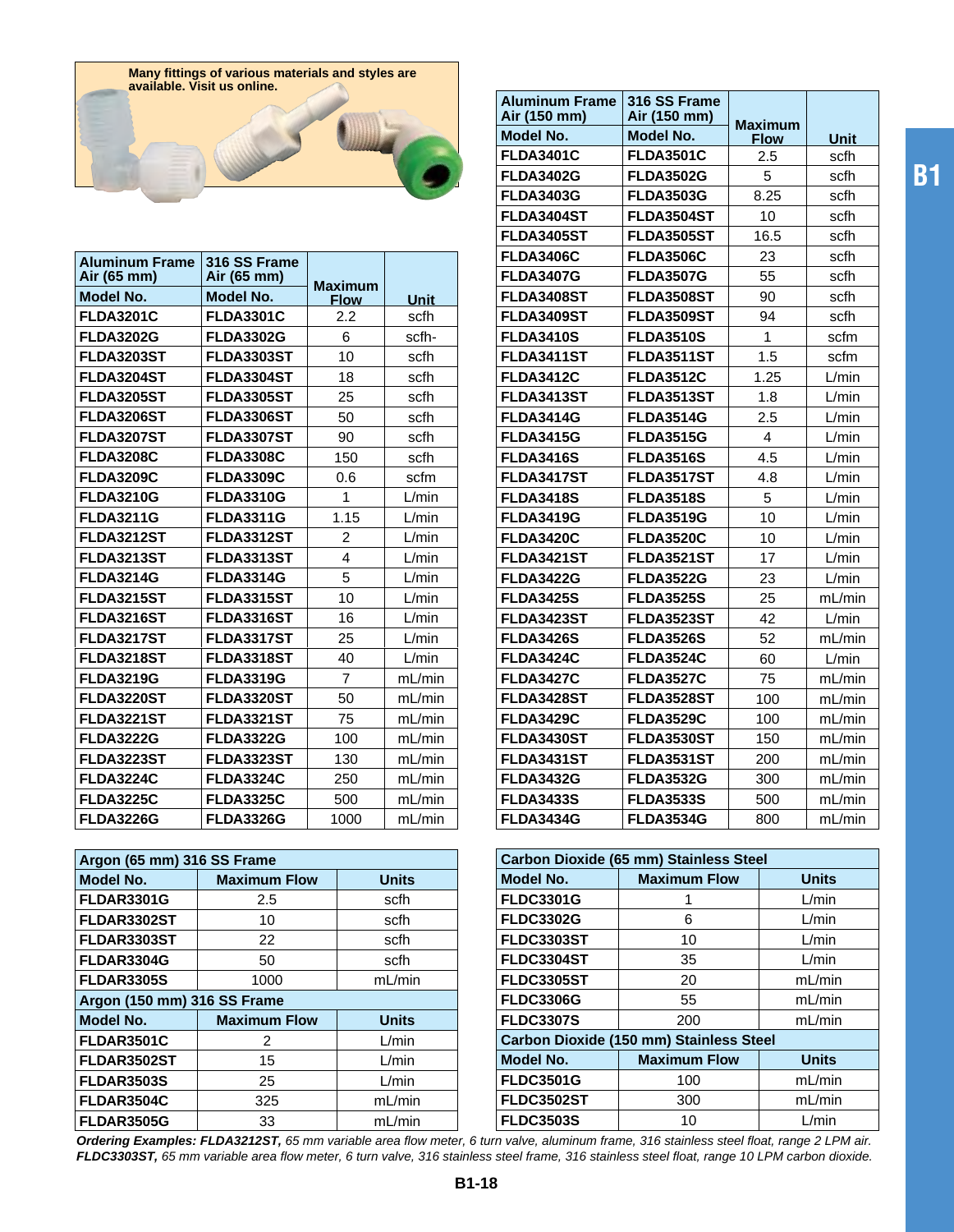## **SPECIFICATIONS**

**Standard Accuracy:** ±5% of full scale (FS) **Repeatability:** ±0.25%

**Useful Flow Range:** 10:1 minimum **Maximum Operating Pressure:** 200 psig/13.8 bars **Maximum Operating Temperature:** 121°C (250°F) **Construction** 

**Flow Tubes:** Heavy walled borosilicate glass **Floats:** Glass, red sapphire, 316 stainless steel, carboloy and tantalum

**Choice of Mounting Fittings in Contact with Fluids:** Aluminum, black anodized or 316 stainless steel **Side Panels:** Aluminum, black anodized **Front Shield:** Polycarbonate resin with longitudinal magnifier lens for enhanced reading resolution **Back Plate:** <sup>1</sup> ⁄8" thick white acrylics

**O-Rings and Packing:** Buna O-rings in aluminum/brass model. FKM O-rings in stainless steel meters **Optional:** Perfluoroelastomer and EPR **Connections:** <sup>1</sup> ⁄8 NPT female inlet and outlet connections

| <b>To Order</b>                                                    |                                            |                               |              |
|--------------------------------------------------------------------|--------------------------------------------|-------------------------------|--------------|
| <b>Aluminum</b><br><b>Frame Water</b><br>$(65$ mm $)$<br>Model No. | 316 SS Frame<br>Water (65 mm)<br>Model No. | <b>Maximum</b><br><b>Flow</b> | <b>Units</b> |
| <b>FLDW3201S</b>                                                   | <b>FLDW3301S</b>                           | 1                             | L/min        |
| <b>FLDW3202ST</b>                                                  | <b>FLDW3302ST</b>                          | 1.2                           | L/min        |
| <b>FLDW3203ST</b>                                                  | <b>FLDW3303ST</b>                          | 3                             | L/hr         |
| <b>FLDW3204G</b>                                                   | <b>FLDW3304G</b>                           | 0.5                           | mL/min       |
| <b>FLDW3205ST</b>                                                  | <b>FLDW3305ST</b>                          | 6                             | mL/min       |
| <b>FLDW3206G</b>                                                   | <b>FLDW3306G</b>                           | 25                            | mL/min       |
| <b>FLDW3207ST</b>                                                  | <b>FLDW3307ST</b>                          | 60                            | mL/min       |
| <b>FLDW3208ST</b>                                                  | FLDW3308ST                                 | 115                           | mL/min       |
| FLDW3209ST                                                         | FLDW3309ST                                 | 150                           | mL/min       |
| <b>FLDW3210G</b>                                                   | <b>FLDW3310G</b>                           | 250                           | mL/min       |
| <b>FLDW3211G</b>                                                   | <b>FLDW3311G</b>                           | 500                           | mL/min       |
| <b>FLDW3212ST</b>                                                  | <b>FLDW3312ST</b>                          | 750                           | ml/min       |
|                                                                    |                                            |                               |              |
| <b>Aluminum</b><br><b>Frame Water</b><br>$(150 \, \text{mm})$      | 316 SS<br><b>Frame Water</b><br>$(150$ mm) |                               |              |
| Model No.                                                          | Model No.                                  | <b>Maximum</b><br><b>Flow</b> | <b>Units</b> |
| <b>FLDW3401C</b>                                                   | <b>FLDW3501C</b>                           | 29                            | gph          |
| <b>FLDW3402S</b>                                                   | <b>FLDW3502S</b>                           | 0.22                          | gpm          |
| <b>FLDW3403C</b>                                                   | <b>FLDW3503C</b>                           | 0.45                          | gpm          |
| FLDW3404ST                                                         | FLDW3504ST                                 | 1.2                           | L/min        |
| <b>FLDW3405T</b>                                                   | <b>FLDW3505T</b>                           | $\overline{2}$                | L/min        |
| <b>FLDW3406S</b>                                                   | <b>FLDW3506S</b>                           | 1                             | mL/min       |
| <b>FLDW3407S</b>                                                   | <b>FLDW3507S</b>                           | 10                            | mL/min       |
| <b>FLDW3408ST</b>                                                  | <b>FLDW3508ST</b>                          | 20                            | mL/min       |
| <b>FLDW3409G</b>                                                   | <b>FLDW3509G</b>                           | 50                            | mL/min       |
| <b>FLDW3410G</b>                                                   | <b>FLDW3510G</b>                           | 60                            | mL/min       |
| <b>FLDW3411G</b>                                                   | <b>FLDW3511G</b>                           | 100                           | mL/min       |
| <b>FLDW3412C</b>                                                   | <b>FLDW3512C</b>                           | 200                           | mL/min       |



| Helium (65 mm) 316 SS Frame    |                     |              |
|--------------------------------|---------------------|--------------|
| <b>Model No.</b>               | <b>Maximum Flow</b> | <b>Units</b> |
| <b>FLDHE3301S</b>              | 65                  | mL/min       |
| <b>FLDHE3302G</b>              | 120                 | mL/min       |
| Helium (150 mm) 316 SS Frame   |                     |              |
| <b>Model No.</b>               | <b>Maximum Flow</b> | <b>Units</b> |
| FLDHE3501S                     | 1.25                | scfh         |
| FLDHE3502C                     | 5                   | L/min        |
| FLDHE3503ST                    | 40                  | L/min        |
| FLDHE3504G                     | 100                 | mL/min       |
| <b>FLDHE3505C</b>              | 500                 | mL/min       |
| FLDHE3506G                     | 1500                | mL/min       |
| Hydrogen (65 mm) 316 SS Frame  |                     |              |
| <b>Model No.</b>               | <b>Maximum Flow</b> | <b>Units</b> |
| <b>FLDH3301C</b>               | 1.5                 | L/min        |
| <b>FLDH3302G</b>               | 3.5                 | L/min        |
| <b>FLDH3303G</b>               | 6                   | L/min        |
| FLDH3304ST                     | 42                  | L/min        |
| <b>FLDH3305G</b>               | 35                  | mL/min       |
| <b>FLDH3306ST</b>              | 100                 | mL/min       |
| <b>FLDH3307S</b>               | 150                 | mL/min       |
| <b>FLDH3308G</b>               | 600                 | mL/min       |
| Hydrogen (150 mm) 316 SS Frame |                     |              |
| <b>Model No.</b>               | <b>Maximum Flow</b> | Units        |
|                                |                     |              |
| <b>FLDH3501S</b>               | 225                 | scfh         |

*Ordering Examples: FLDW3401C, 150 mm variable area flow meter, 6 turn valve aluminum frame, carboloy float, range 29 GPH water. FLDHE3504G, 150 mm variable area flow meter, 6 turn valve, 316 stainless steel frame, glass float, range 100 ml/min helium.*